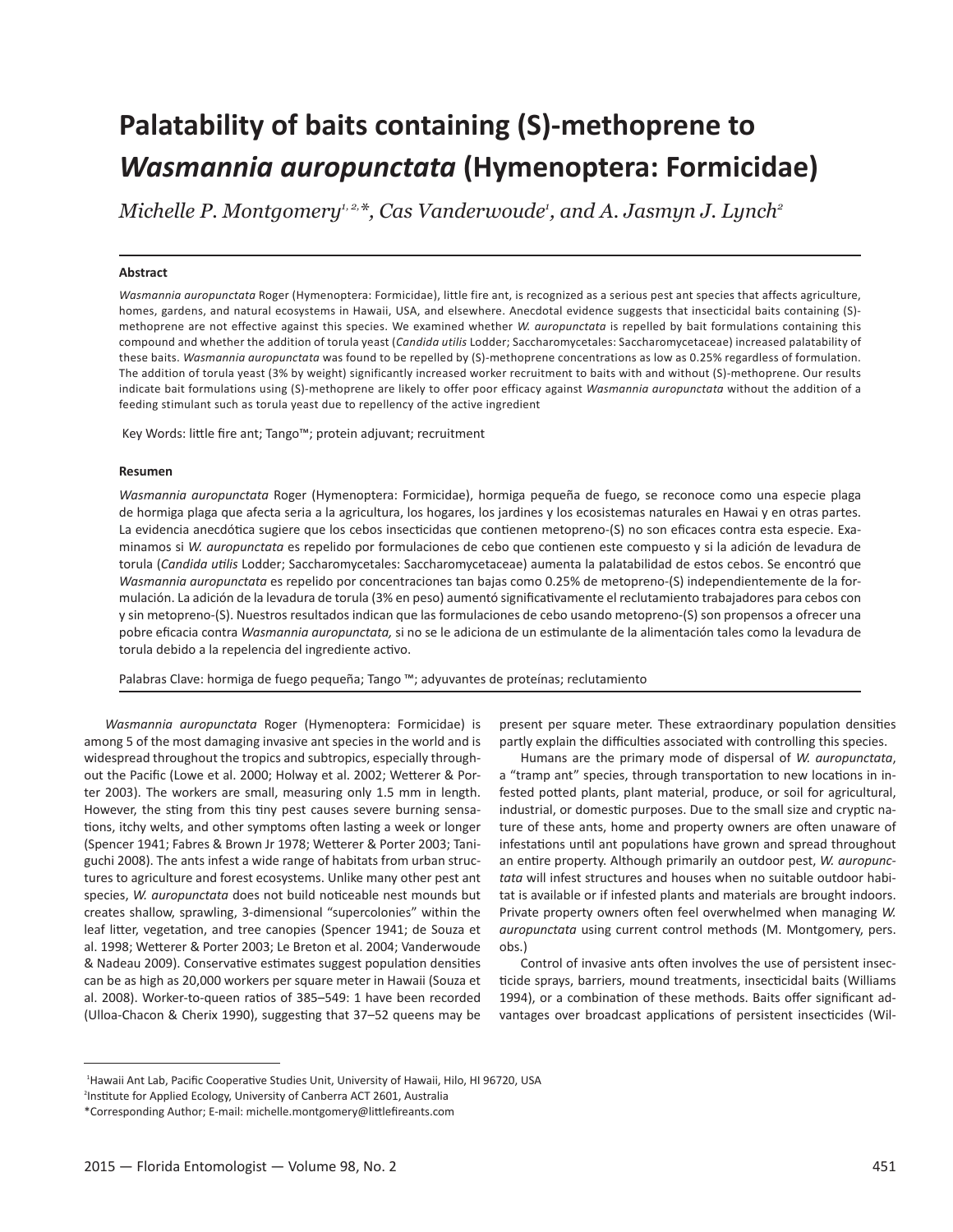liams et al. 2001), including lower overall insecticide use and reduced non-target impacts (Williams 1983). Baits utilize ant social behaviors of foraging, recruitment, and stomodeal trophallaxis, the mouth-tomouth transfer of food or excretions, to direct toxicants to nest mates, and most importantly, the queen or queens of a colony. Exploiting the natural behaviors of ants is an efficient management strategy that potentially lowers pesticide and labor costs (Williams 1983; Klotz et al. 2003; Tollerup et al. 2004).

An effective bait formulation is comprised of an attractant (the bait matrix), a toxicant (the active ingredient), and a carrier to facilitate application. Candidate toxicants undergo rigorous testing and must demonstrate specific properties including delayed mortality, non-repellency at high concentrations, and efficacy when diluted by trophallaxis (Williams 1983; Rust et al. 2000; Braness 2002; Tollerup et al. 2004). However, few active ingredients exhibit all of the necessary traits (Levy et al. 1973; Williams 1983).

The 2nd component of an effective ant bait, the attractant, is often species specific, or specific to a sub-group of ants that share feeding preferences. For example, many granular baits marketed for "fire ant control" are formulated using a defatted corn grit carrier impregnated with soya oil as the attractant, and 1 or more active ingredients (Kidd et al. 1985; Williams et al. 2001). Product labels may indicate effective control for a range of ant species, although much of the initial testing may have been conducted using 1 or only a few model ant species.

Assessment of the biological and behavioral characteristics of the target pest is as important in bait development as the physical properties of the formulation. For example, red imported fire ants, *Solenopsis invicta* Buren (Hymenoptera: Formicidae), prefer to carry granular baits back to the nest rather than consume liquid baits in situ (Kidd et al. 1985). Kidd et al. (1985) hypothesized that *S. invicta*  is likely to store bait granules within the nest. Due to their relatively large size, it may be more efficient for *S. invicta* foragers to bring granules back to the nest where they can feed at leisure instead of spending time feeding while being exposed to predators. Underground storage may prevent photodegradation of the active ingredients in the bait and prolong their effectiveness. In contrast, *W. auropunctata* is substantially smaller than *S. invicta*, and mostly feeds on resources in situ, rarely attempting to bring food items back to the nest (M. Montgomery, pers. obs.).

Control of *W. auropunctata* in agricultural production systems in Hawaii is confounded by 3 factors: frequent rain that renders baits unpalatable, an inability to control colonies that nest in vegetation, and an apparent repellency of proprietary baits registered for use on food crops. Firstly, granular baits quickly degrade and become unpalatable when exposed to light and water (Markin & Hill 1971), leaving a narrow window of opportunity for *W. auropunctata* to find the bait, feed, and return to the colony before the bait is rendered ineffective. In wet climates such as the windward coasts of Hawaii, annual rainfall often exceeds 3,200 mm (http://www.prh.noaa.gov/hnl/climate/phto\_clim. php), and the window of opportunity may be as short as 42 min (Mallipudi et al. 1986). Any bait applied for control of *W. auropunctata* must therefore be highly attractive to stimulate rapid recruitment and uptake before outdoor exposure renders the bait ineffective or unpalatable.

The 2nd complicating factor is that *W. auropunctata* nests in the upper and mid-story vegetation as well as the ground layer. Typically, ant control using baits involves broadcasting granular baits along the ground, potentially leaving arboreal colonies unaffected (Vanderwoude 2007; Souza et al. 2008; Vanderwoude & Nadeau 2009; Vanderwoude et al. 2010). Souza et al. (2008) observed rapid recolonization within 9 wk of cessation of ground treatments indicating that treatment of arboreal colonies is essential for effective long-term control.

The 3rd issue confounding *W. auropunctata* control is that this species appears to be repelled by certain proprietary "fire ant" baits (Cabral et al. 2012; M. Montgomery, pers. obs.), especially those containing the insect growth regulators pyriproxyfen or (S)-methoprene. Proprietary baits containing these active ingredients are the only formulations permitted for use on many food crops in Hawaii and the continental United States and are therefore vital to agricultural producers. An additional bait formulation therefore is needed for effective control that is not repellent to little fire ants.

*Wasmannia auropunctata* is a serious pest in Hawaii and presents unique control challenges. This study investigated the utility of a novel gel formulation containing the active ingredient (S)-methoprene (Tango™, Wellmark International, West Schaumburg, Illinois, USA; EPA reg 2724-420), the apparent repellency to *W. auropunctata* of this compound, and potential additives to enhance bait palatability.

# **Materials and Methods**

We investigated the reported repellency of baits containing (S) methoprene to *W. auropunctata* by observing changes in recruitment over time, as a surrogate measure for bait attractiveness and palatability, to a standard bait matrix mixed with various concentrations of (S)-methoprene. We also tested the effect of adding torula yeast (*C. utilis* Lodder; Saccharomycetales: Saccharomycetaceae) on overall bait recruitment. Both experiments were conducted in a forested area heavily infested with *W. auropunctata* near Hilo on the Island of Hawaii (19°40'N, 155°6'W) during the summer of 2012.

## DOSE RESPONSE TO (S)-METHOPRENE

A standard Hawaii Ant Lab (HAL) bait matrix was used for all treatments. The HAL matrix comprised the following ingredients: 1) refined and dewaxed corn oil, (Superb™, Stratas Foods LLC, Memphis, Tennessee, USA) at 350 g/kg; 2) Ziboxan "RD" Rapid Dispersal Xanthan Gum (Deosen Biochemical Ltd, Shandong, China) at 8g/kg; and 3) water at 642 g/kg.

Tango™ (Wellmark International, EPA reg 2724-420; 4.9% [S] methoprene) was added to this matrix to produce 4 gel formulations with concentrations as follows: 1) control, 0.0%; 2) low dose, 0.25%; 3) medium dose, 0.5%; and 4) high dose, 2.5% (S)-methoprene active ingredient (a.i.) (Table 1). A 5th treatment consisting of a proprietary granular bait that is an effective control product for *S. invicta* and registered for use in and around edible crops in Hawaii, Extinguish® Professional™ (Wellmark International, EPA reg 2724-475) containing 0.5% (S)-methoprene, was included as a standard for comparison.

A randomized block experimental design was chosen for the 1st experiment. Treatments within each block were placed 5 m apart to establish independence and replicated 8 times. Bait stations each consisted of a 4.5  $\times$  4.5 cm laminated card with treatments randomly assigned to bait stations within each block. Recruitment to the bait was measured via high-resolution digital photographs of each plot taken

**Table 1.** Treatments and concentrations of the active ingredient (S-methoprene used in experiment 1.

| Treatment | % (S)-methoprene | Product                                  |
|-----------|------------------|------------------------------------------|
|           |                  | Experimental bait matrix                 |
|           | 0.25             | Experimental bait matrix                 |
|           | 0.50             | Experimental bait matrix                 |
|           | 2.50             | Experimental bait matrix                 |
|           | 0.50             | Extinguish <sup>™</sup> Pro <sup>™</sup> |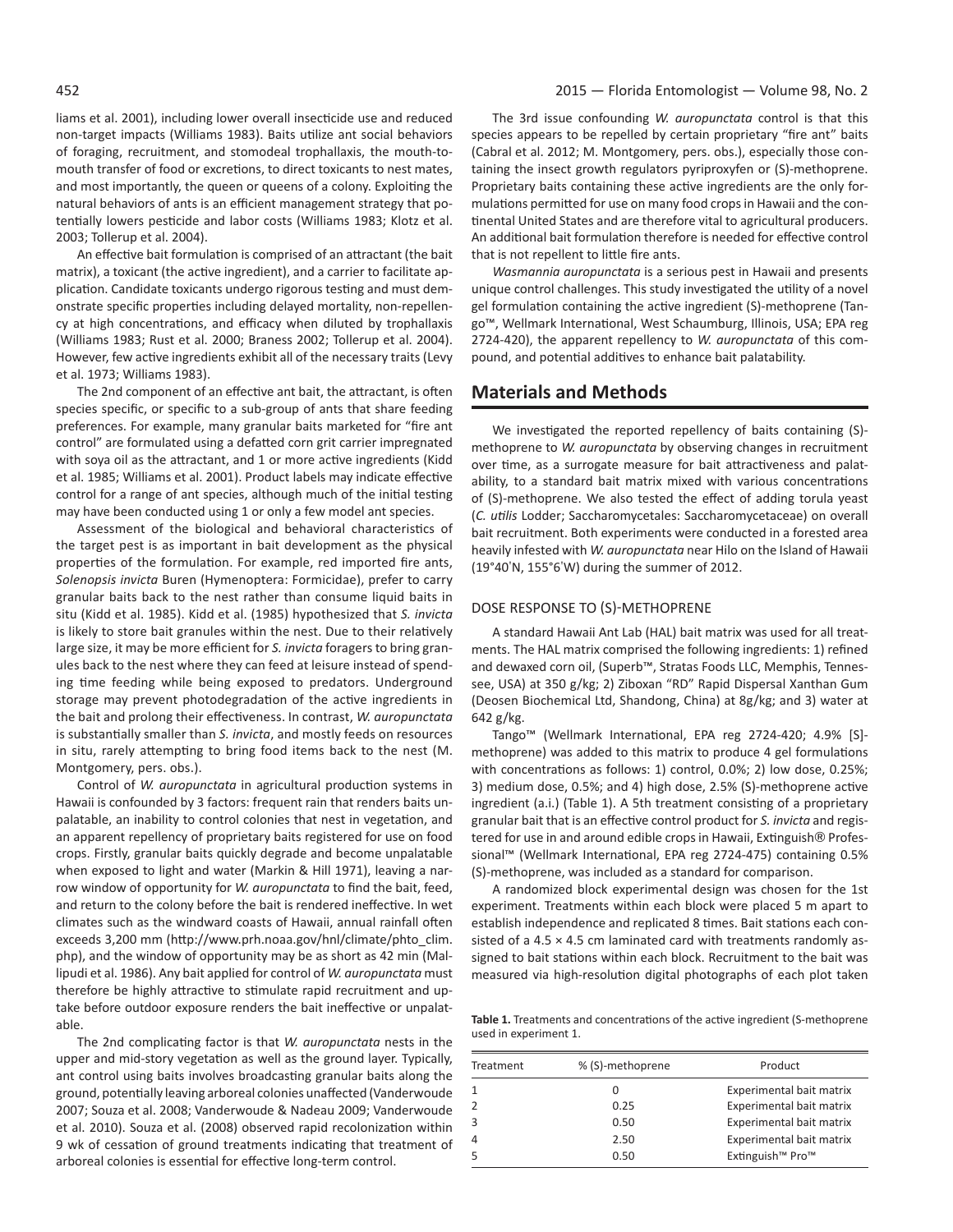every 30 min over the course of 3 h. Photographs were examined in the laboratory and ants on bait cards were counted and recorded.

#### STATISTICAL ANALYSES

 All data were analyzed using Minitab statistical software (Minitab version 17, Minitab Ltd., Pennsylvania, USA). Data from treatments 1 through 4 were first analyzed using non-linear regression analysis to identify any correlation trends between ant recruitment and (S) methoprene concentration. Next, the data from all 5 treatments were analyzed via 2-way ANOVA and Tukey post-hoc test for multiple comparisons between means.

## EFFECT OF TORULA YEAST ADJUVANT

The effect of adding torula yeast to the gel formulations was tested by comparing recruitment to HAL gel baits containing combinations of (S)-methoprene 0.25% a.i. and torula yeast (3% by weight of finished bait) in a factorial design. This experiment was laid out as a randomized block design as in experiment 1, differing only in the number of treatments and replications (Table 2). Recruitment to the bait was measured via high-resolution digital photographs of each plot every 30 min over the course of 2 h. Photographs were examined in the laboratory and ants on bait cards were counted and recorded. Data were analyzed using a 2-way ANOVA and Tukey post-hoc test in Minitab statistical software (Minitab version 17, Minitab Ltd.).

# **Results**

#### DOSE RESPONSE TO (S)-METHOPRENE

The dose response curve for experiment 1 showed a negative exponential correlation between the proportion of (S)-methoprene in the bait and number of ants recorded at bait (Fig. 1). The trend was corroborated by results from the 2-way ANOVA test and Tukey posthoc test. A significant correlation between treatment and recruitment rate was detected (*F* = 129.78, *P* < 0.001). Recruitment to treatments 1 (0% [S]-methoprene), 2 (0.25% [S]-methoprene), and 4 (2.50% [S] methoprene) were statistically significant with the greatest recruitment observed at treatments without (S)-methoprene and lowest recruitment observed at treatments with 2.50% (S)-methoprene. No difference in recruitment was detected between treatments 3 (0.5% [S]-methoprene) and 5 (Extinguish® Professional™ standard, 0.5% [S]-methoprene) (Fig. 2). Ant recruitment rates for all treatments remained relatively constant over the course of the 3 h measurement period with no significant difference between recruitment and exposure time detected. During the entire experiment, the high-dose treatment attracted 79% fewer ants than the medium-dose treatment and was the least attractive treatment (means ranging from 18.88 to 40.63 ants per observation).

**Table 2.** Treatments and concentrations of the active ingredient and the adjuvant used in experiment 2.

| Treatment                | % (S)-methoprene | % protein adjuvant |
|--------------------------|------------------|--------------------|
| Control                  | 0                |                    |
| Protein                  | O                |                    |
| (S)-methoprene           | 0.25             | $\mathbf{I}$       |
| Protein + (S)-methoprene | 0.25             |                    |

Number of Ants = exp(5.52349 - 144.915 \* 'Proportion of S-Methoprene')



**Fig. 1.** Non-linear regression curve showing the relationship between ant recruitment and proportion of (S)-methoprene in the Hawaii Ant Lab's novel gel bait.

## EFFECT OF TORULA YEAST

There were significant differences in recruitment between treatments with and without (S)-methoprene as well as with and without the protein adjuvant (Fig. 3). Overall, ant recruitment to baits formulated using the product label rate of 0.25% (a.i.) and without protein adjuvant was significantly lower than to baits containing 0% (S)-methoprene (*F* = 9.1037, *P* < 0.01). However, the addition of torula yeast substantially improved recruitment to baits. Mean recruitment to baits with the protein adjuvant was significantly higher than to baits formulated without adjuvant (*F* = 22.1801, *P* < 0.001). Recruitment to bait with (S)-methoprene plus torula yeast was comparable to that of the control with no difference detected during data analysis (Fig. 4).

# **Discussion**

Control measures for *W. auropunctata* have met with limited success throughout the tropics due to a variety of environmental, biological, and behavioral factors. *Wasmannia auropunctata* are repelled by (S) methoprene baits at concentrations that do not repel some other ant species, as is evident by significantly lower recruitment rates. This sensitivity to baits with even relatively low concentrations of (S)-methoprene has not been reported previously. Our study revealed that the addition of (S)-methoprene significantly reduced recruitment to baits, which may explain reduced efficacy of certain proprietary ant baits against *W.* 



**Fig. 2.** Mean recruitment of ants to baits containing different concentrations of (S)-methoprene. Treatments with different letters are significantly different  $(P < 0.05)$ .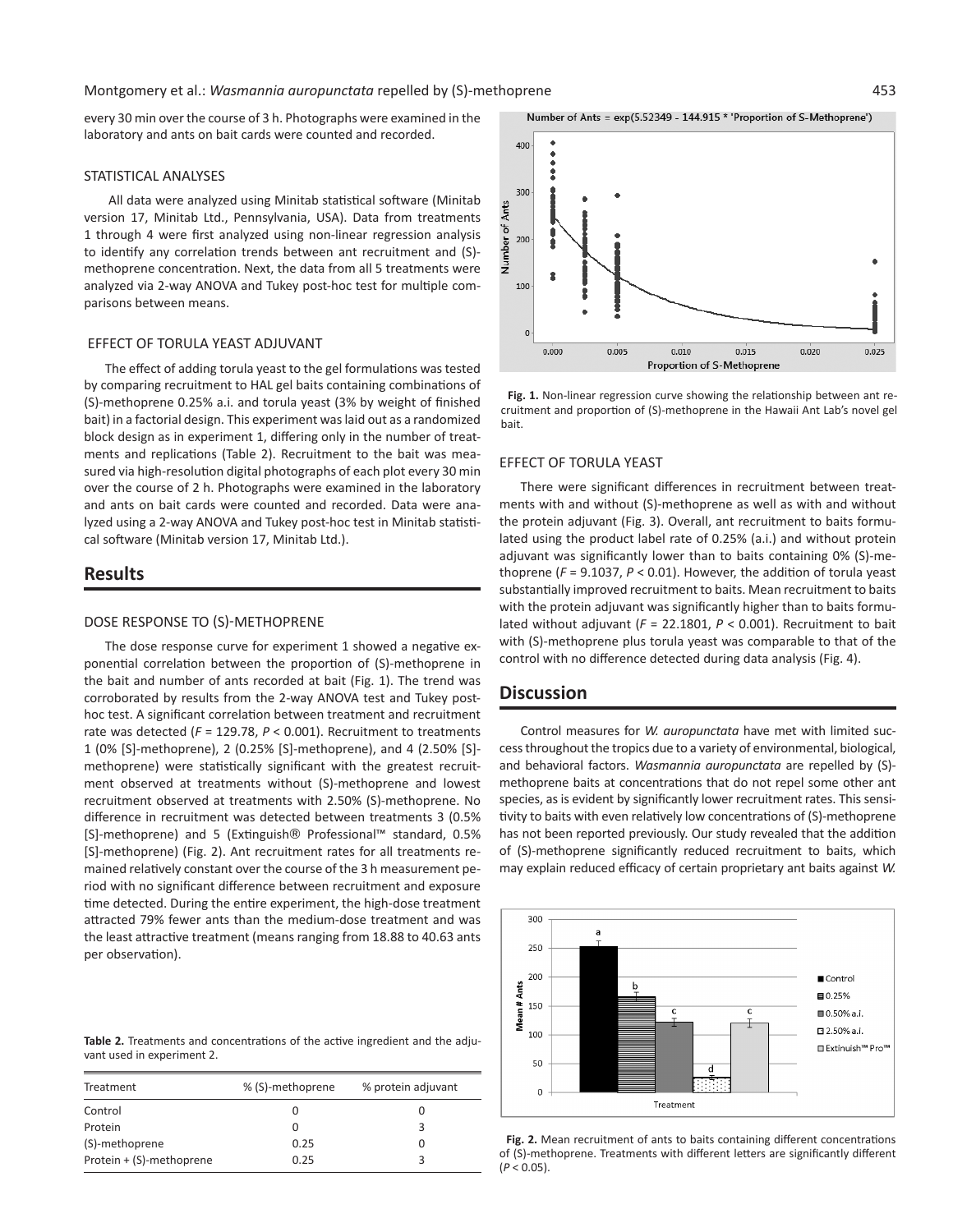

**Fig. 3.** Differences between all baits with and without (S)-methoprene as well as all baits with and without the adjuvant. Treatments with different letters are significantly different (*P* < 0.05).

*auropunctata* in Hawaii. Furthermore, we tested a masking agent that effectively increased recruitment to baits containing (S)-methoprene. The proprietary granular bait Extinguish® Professional™ is an effective control product for the red imported fire ant (*S. invicta*) and contains 0.5% (S)-methoprene as the active ingredient. In contrast, the results from our study indicates this rate is moderately repellent to *W. auropunctata* and may explain the reported poor efficacy of Extinguish® Professional™ against *W. auropunctata* in Hawaii. Indeed, the recruitment rate to the standard treatment, Extinguish® Professional™, and that to the medium-dose gel bait treatment containing 0.5% methoprene were comparable, thus corroborating this observation and suggesting that it is the concentration of (S)-methoprene and not the bait formulation that is the repellent factor. Additionally, the labeled concentration for commercially available (S)-methoprene, i.e., Tango™, is 0.25% and even this rate suppressed *W. auropunctata* feeding activity.

Bait efficacy relies on bait consumption and sharing among nestmates via trophallaxis. Therefore efficacy improves with increased recruitment to baits, as it leads to greater consumption by the target species. This is especially so for ants because bait sharing through trophallaxis dilutes the concentration of the active ingredient through the colony. In the case of insect growth regulators, accumulation of the active ingredient in the queen(s) and larval stages is essential to obtain optimum physiological effects. Any bait must therefore be highly attractive and palatable to ensure maximum consumption and effectiveness.



**Fig. 4.** Effects of addition of 0.25% (S)-methoprene and increase in attractiveness of (S)-methoprene baits by the addition of an adjuvant as a masking agent. Treatments with different letters are significantly different (P*p* < 0.05).

### 454 2015 — Florida Entomologist — Volume 98, No. 2

Although *W. auropunctata* did recruit to bait containing the labelrecommended dose of 0.25% (S)-methoprene, our results demonstrated overall recruitment was significantly improved with the addition of torula yeast. Our study also demonstrates that the HAL gel matrix (with the addition of torula yeast and (S)-methoprene) is an effective alternative to other baits. The higher recruitment rate at baits containing the protein adjuvant for an extended period of time suggests greater consumption of bait and, in turn, (S)-methoprene, compared with proprietary baits containing the same active ingredient.

The 2 other impediments to control of *W. auropunctata* in Hawaii are the arboreal nesting habit of some colonies and the high rainfall experienced on the windward coasts of the Hawaiian archipelago. Previous efforts to control this species in Hawaii have been hampered by these factors (Souza et al. 2008). However, gel baits incorporating (S)-methoprene can be applied to vegetation where its gelatinous consistency allows it to adhere to leaves and branches. It also appears to be moderately resistant to removal by rainfall, which along with its palatability extends the window of opportunity of recruitment to the bait (M. Montgomery, pers. obs.). Both attributes are essential for an effective control product for *W. auropunctata* in tropical locations.

We provide here evidence supporting observations that classical ant control measures are not suitable for effective control of *W. auropunctata*. When managing pests through baiting, the baits being used must display the specific characteristics of delayed mortality, efficacy at extremely low concentrations, and non-repellency. Products currently available in Hawaii do not meet these requirements for controlling *W. auropunctata*. Our study has developed a bait showing potential as an alternative to the currently available products. Further research will focus on efficacy of this bait and its potential as a viable control method amid a range of land use types rather than mere palatability as was our focus here. Additionally, the bait matrix described in our study may have the potential to be used with a variety of active ingredients previously thought to be repellent, thus unsuitable, to *W. auropunctata*. Further research in this area is also needed.

# **Acknowledgments**

This work forms part of the Ph.D. research by the corresponding author at the University of Canberra, Australia, and is supported by funding from the Hawaii Invasive Species Council.

# **References Cited**

- Braness GA. 2002. Ant bait development: an imidacloprid case study *In* Jones SC, Zhai J, Robinson WH [eds.], Proceedings of the 4th International Conference on Urban Pests. Pocahontas Press, Blacksburg, Virginia, USA.
- Cabral SK, Hara AH, Aoki KI. 2012. Efficacy of hydramethylnon, indoxacarb, and methoprene baits against the little fire ant *Wasmannia auropunctata* (Roger) (Hymenoptera: Formicidae). Proceedings of the 2012 Imported Fire Ant Conference: 80-84.
- De Souza ALB, Delabie JHC, Fowler HG. 1998. *Wasmannia* spp. (Hym. Formicidae) and insect damage to cocoa in Brazilian farms. Journal of Applied Entomology 122: 339-341.
- Fabres G, Brown Jr W. 1978. The recent introduction of the pest ant *Wasmannia auropunctata* into New Caledonia. Journal of the Australian Entomological Society 17: 139-142.
- Holway DA, Lach L, Suarez AV, Tsutsui ND, Case TJ. 2002. The causes and consequences of ant invasions. Annual Review of Ecology and Systematics 33: 181-233.
- Kidd KA, Apperson CS, Nelson LA. 1985. Recruitment of the red imported fire ant, *Solenopsis invicta*, to soybean oil baits. Florida Entomologist 68: 253- 261.
- Klotz JH, Rust MK, Gonzalez D, Greenberg L, Costa H, Phillips P, Gispert C, Reierson DA, Kido K. 2003. Directed sprays and liquid baits to manage ants in vineyards and citrus groves. Journal of Agricultural and Urban Entomology 20: 31-40.